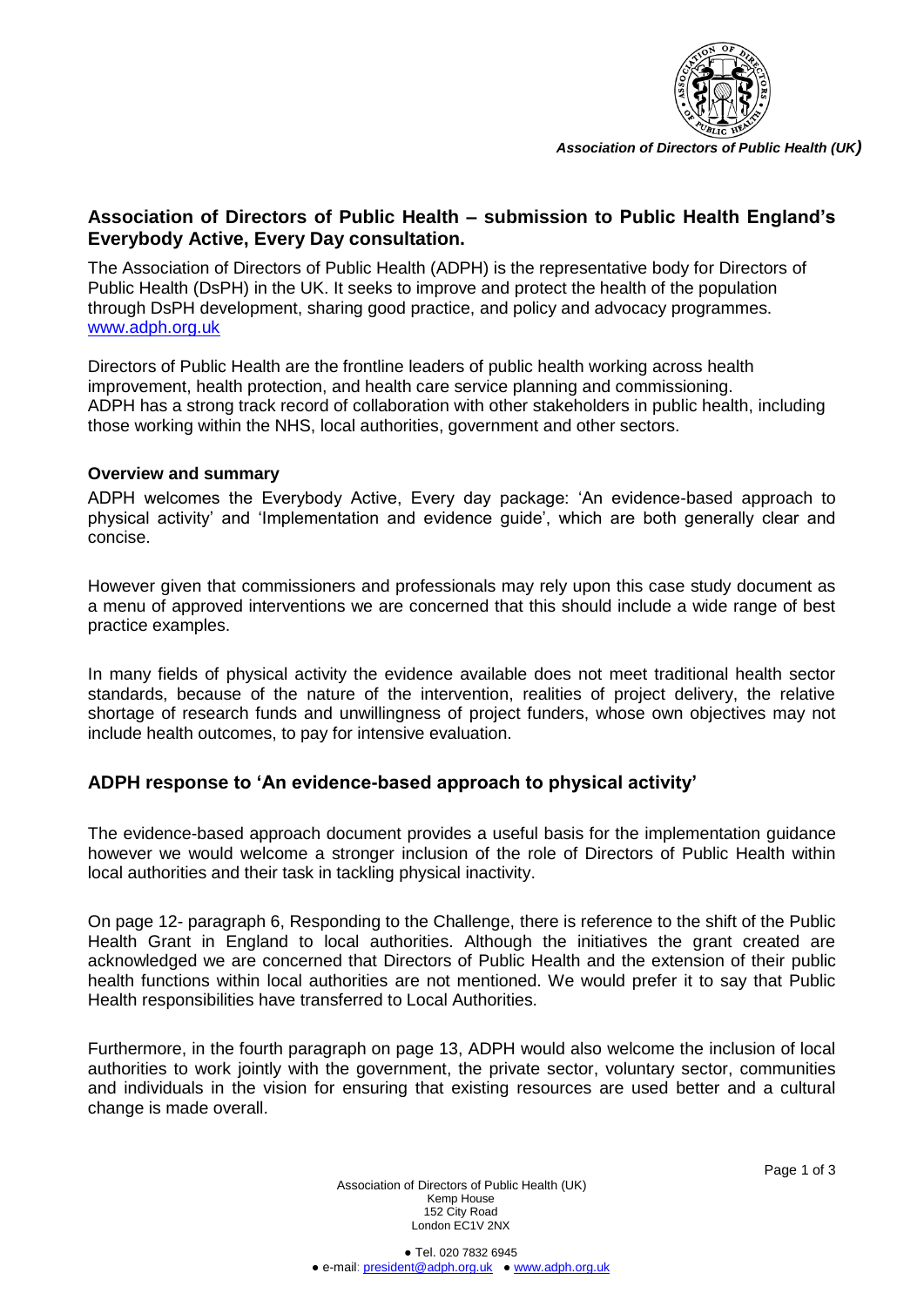The identification of sectors such as planning, unions and businesses as having key roles to play, on page 15, paragraph 2, is encouraging however we recommend that transport is also added to the list, alongside these. The detail around the three professional areas which should be 'activated'- Education, Sport and Health-we view as correct, however business, planning and development and transport are just as important and should also be recognised here. Finally, within the last paragraph, ADPH also recommends that the importance the role local authorities play within health should be included, in order to boost more action to be taken to integrate and recommend physical activity as part of treatment within the community.

ADPH welcomes the reference to local authorities in the second paragraph on page 17 and their role in linking local health policy with other strands including planning, transport infrastructure and housing.

We would suggest that on page 18 that the NICE PH8 is mentioned as it is in the process of being updated as well as the PH2.

Finally, on page 20, we would suggest that the first point is reworded. The focus on cycling should not concentrate on catering for existing cyclists, who in many settings do not represent wider society but should focus more on encouraging and supporting everyone to cycle a little. We would propose that the wording is changed to "build safe attractive environments where people of all ages can walk or cycle".

## **ADPH response to the 'Implementation and evidence guide'**

ADPH supports the arrangement of section 3, 'The Evidence for Implementation'. The introductory quote from Heath et al, the content of pages 9-13 and the section as a whole is encouraging, although we would welcome a stronger inclusion of the role local authorities play within this.

We would also like to see a specific reference to default 20mph limits (not localised 20 zones). We would recommend citing UK Health Forum, e.g. [http://www.ukhealthforum.org.uk/prevention/pie/physical](http://www.ukhealthforum.org.uk/prevention/pie/physical-activity/?entryid43=21111&cord=ASC&p=4)[activity/?entryid43=21111&cord=ASC&p=4.](http://www.ukhealthforum.org.uk/prevention/pie/physical-activity/?entryid43=21111&cord=ASC&p=4)

ADPH welcomes the recommendations for the better use of current and forthcoming investment programmes, including those that are being developed now and will be in the future as well as assets we already have. The final paragraph on page 10 could be extended to include the following wording, "Much of this is not about additional investment; it is about constructing better decisions regarding current and future investment plans, and maximizing the potential of the many assets we already have in walking and cycling infrastructure, parks, leisure facilities, community halls, and workspaces."

Although the research recommendations on page 16 are accurate, a paragraph could be added which addresses the point that enough knowledge already exists to make clear that measures, such as those recommended in the various NICE guidance documents and tools listed within this document, can and should be implemented.

As mentioned previously, within our comments about the evidence-based approach document, ADPH recommends that the wording of the second bullet point on Page 17 should be changed to "build safe attractive environments where people of all ages can walk or cycle", in order to encourage and support everyone in active travel.

Association of Directors of Public Health (UK) Kemp House 152 City Road London EC1V 2NX